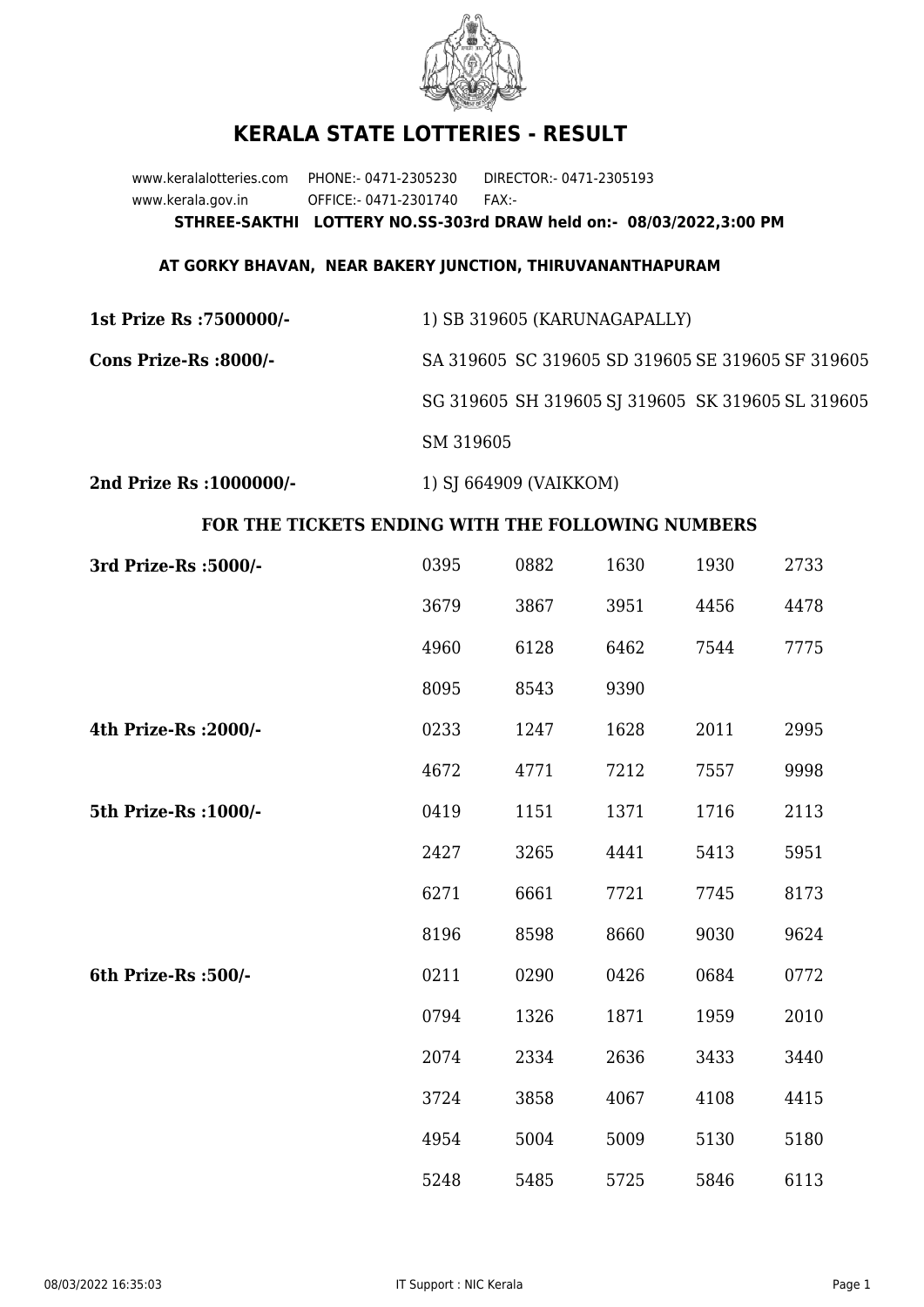|                      | 6248 | 6493 | 6647 | 6695 | 6941 |
|----------------------|------|------|------|------|------|
|                      | 7205 | 7594 | 7723 | 7785 | 7787 |
|                      | 7812 | 8123 | 8161 | 8264 | 8333 |
|                      | 8437 | 8761 | 8972 | 9000 | 9762 |
|                      | 9764 | 9997 |      |      |      |
| 7th Prize-Rs : 200/- | 0549 | 0570 | 1024 | 1107 | 1239 |
|                      | 1312 | 1366 | 1542 | 1652 | 1821 |
|                      | 1971 | 2436 | 3273 | 3309 | 3680 |
|                      | 3740 | 3878 | 3976 | 4048 | 4086 |
|                      | 4199 | 4264 | 5605 | 5701 | 5890 |
|                      | 6195 | 6422 | 6791 | 6834 | 6986 |
|                      | 7287 | 7344 | 7560 | 7618 | 7928 |
|                      | 8221 | 8447 | 8719 | 8938 | 9011 |
|                      | 9100 | 9171 | 9268 | 9327 | 9690 |
| 8th Prize-Rs : 100/- | 0017 | 0060 | 0079 | 0105 | 0134 |
|                      | 0272 | 0376 | 0378 | 0414 | 0885 |
|                      | 0952 | 0953 | 1062 | 1093 | 1149 |
|                      | 1342 | 1357 | 1768 | 2108 | 2306 |
|                      | 2496 | 2541 | 2559 | 2569 | 2610 |
|                      | 2900 | 2939 | 3119 | 3213 | 3243 |
|                      | 3253 | 3312 | 3327 | 3351 | 3510 |
|                      | 3647 | 3661 | 3668 | 3728 | 3767 |
|                      | 3770 | 3819 | 3842 | 3881 | 3922 |
|                      | 3998 | 4011 | 4098 | 4317 | 4487 |
|                      | 4519 | 4617 | 4641 | 4664 | 4677 |
|                      | 4737 | 4754 | 4776 | 4906 | 5090 |
|                      | 5123 | 5292 | 5344 | 5710 | 5767 |
|                      | 5898 | 5921 | 5981 | 5996 | 6018 |
|                      | 6034 | 6060 | 6086 | 6091 | 6121 |